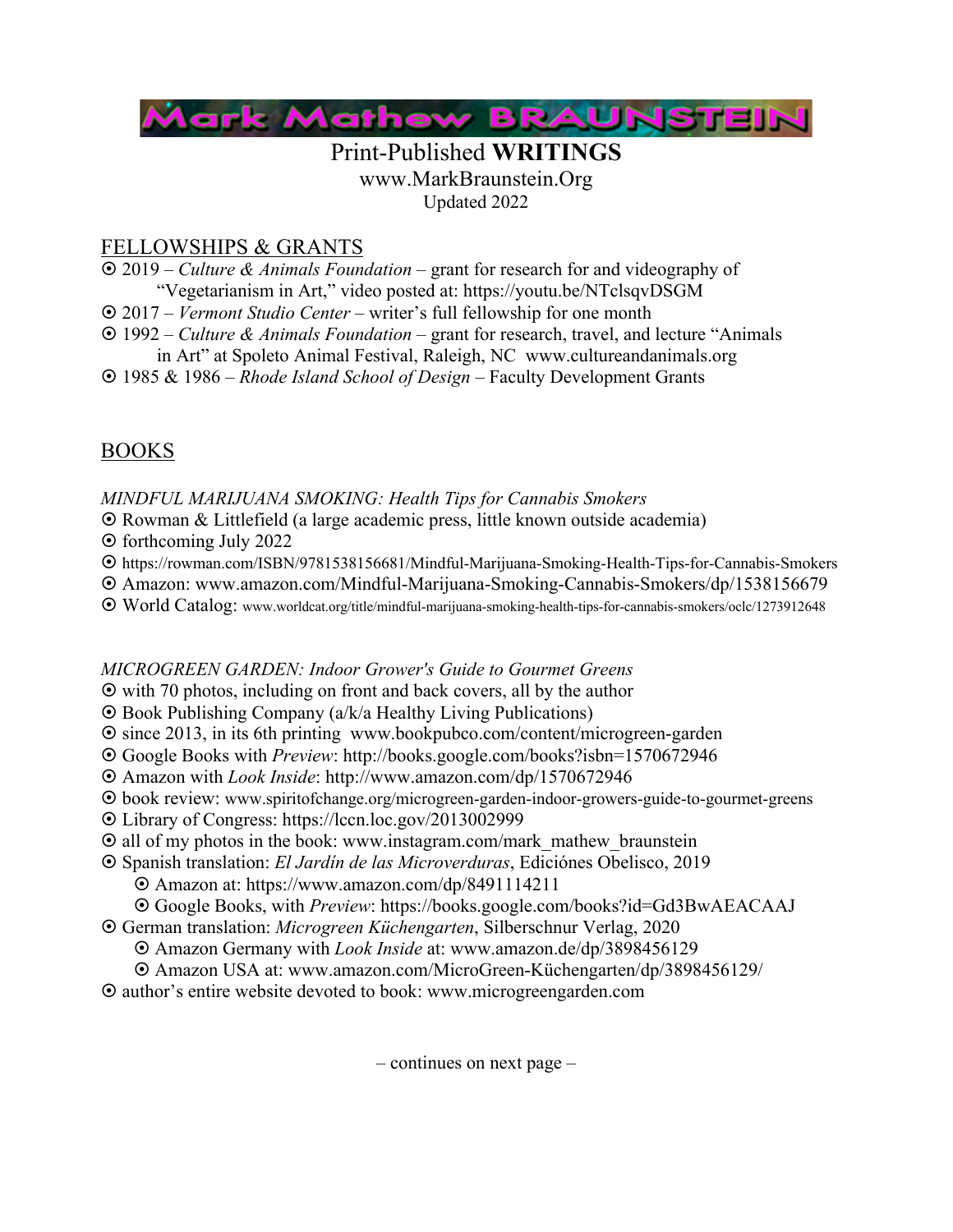### BOOKS, continued

*FINAL THOUGHTS: One Mortal's Quest to Laugh at Death – A Thanatology Anthology*

- $\odot$  with front cover, back cover, and interior photomontages by the author
- $\odot$  Panacea Press, 2019
- ¤ Google Books: https://books.google.com/books?id=3TO3wwEACAAJ
- ¤ Amazon with *Look Inside*: www.amazon.com/dp/0963566369
- ¤ Library of Congress: https://lccn.loc.gov/2018966460
- $\odot$  all the artworks and frontispieces in the book: www.instagram.com/mark mathew braunstein
- ¤ author's webpage for this book: www.markbraunstein.org/final-thoughts

#### *SPROUT GARDEN: Indoor Grower's Guide to Gourmet Sprouts*

- $\odot$  with front and back cover photos by the author
- ¤ Book Publishing Company (a/k/a Healthy Living Publications)
- ¤ 1993, revised 1999, now in its 7th printing www.bookpubco.com/content/sprout-garden
- ¤ Google Books, with *Preview*: http://books.google.com/books?id=pK21I-CC7tsC
- ¤ Amazon with *Look Inside*: http://www.amazon.com/dp/1570670730
- ¤ Library of Congress: https://lccn.loc.gov/99014286
- $\odot$  some of my photos in the book: www.instagram.com/mark\_mathew\_braunstein
- ¤ Hungarian translation: *Csírakert a konyhában,* Bioenergetic Kiado, Budapest, 2014
- ¤ Mexican translation: *El Jardin de los Germinados,* Panorama Editorial,1995
- ¤ Spanish translation: *Germinados,* Ediciones del Serbal, Barcelona, 2012
	- ¤ Amazon at: www.amazon.com/dp/8476286880
	- ¤ Google Books: https://books.google.com/books/about/Germinados.html?id=7LXfBAAAQBAJ
- ¤ author's webpage for this book: www.markbraunstein.org/sprout-garden

#### *GOOD GIRLS on BAD DRUGS: Addiction Nonfiction in a Revised Edition*

- $\odot$  with 40 photos as well as front cover photo by the author
- ¤ Panacea Press, 2017; Revised Edition, 2019
- ¤ Google Books: https://books.google.com/books?id=DWRIwQEACAAJ
- ¤ Amazon with *Look Inside*: https://www.amazon.com/dp/0963566342
- ¤ 5 chapters serialized in 9 issues of *Neighbors* (see this bibliography's page 4)
- ¤ *Kirkus Reviews* book review:

www.kirkusreviews.com/book-reviews/mark-mathew-braunstein/good-girls-on-bad-drugs  $\odot$  local newspaper article:

www.theday.com/local-news/20190209/retired-librarians-book-details-lives-of-local-sex-workers

¤ Library of Congress: https://lccn.loc.gov/2018954099

¤ author's webpage for this book: www.markbraunstein.org/good-girls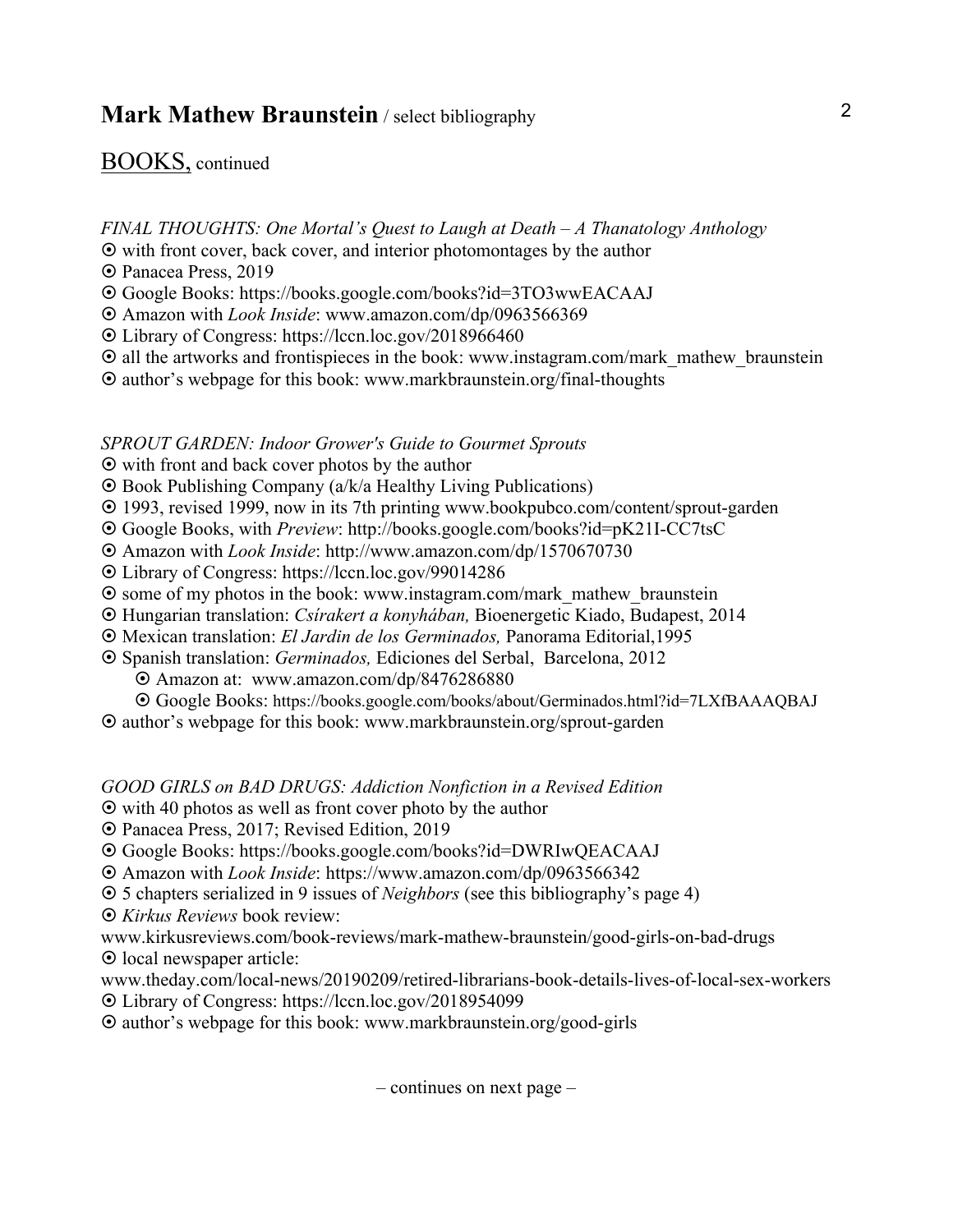### BOOKS, continued

*RADICAL VEGETARIANISM: A Dialectic of Diet & Ethic*

¤ Lantern Books, NYC, 30th anniversary revised edition, 2010

¤ Panjandrum Books, San Francisco, three printings since 1981

¤ Google Books with *Preview*: http://books.google.com/books?isbn=1590562569

¤ Amazon with *Look Inside*: http://www.amazon.com/dp/1590561511

¤ Library of Congress: https://lccn.loc.gov/2009024467

 $\odot$  all the artworks in the book: www.instagram.com/mark mathew braunstein

¤ author's webpage for this book: www.markbraunstein.org/radical-vegetarianism

## BOOK ANTHOLOGY contributions

*The Animal Anthology Project: True Tails*, edited by Christine Catlin, 2012 ¤ *My Wildest Dreams* – essay chapter contributor to *Part 5: Other Critters* ¤ Amazon with *Look Inside*: www.amazon.com//dp/1479707481

*From There to Here: Stories of Adjustment to Spinal Cord Injury* - No Limits Communications, printed book 2004**,** Kindle eBook reprint 2013 ¤ *Take the Pain* – essay chapter contributor ¤ Kindle w/ *Look Inside*: www.amazon.com/dp/B011HNQG2Y

*Kafka Kaleidoscope: Essays, Poetry & Fiction* – Birch Bark Press, 1999 ¤ *Prague, 1974* – essay chapter contributor

¤ Amazon with *Look Inside*: www.amazon.com/dp/0913559520

¤ Library of Congress: https://lccn.loc.gov/98072792

*Slide Buyers' Guide: An International Directory of Slide Sources for Art & Architecture* ¤ Libraries Unlimited, 1986 – *co-editor* (1990 edition re-titled *Image Buyers' Guide*) ¤ Library of Congress: https://lccn.loc.gov/85019857

*Life in the 21st Century* – 21st Century Publications, 1981 ¤ *Into the Ate-ies;* & *Fasting, Chlorophyll and Color* – 2 essay chapters contributor ¤ Library of Congress: https://lccn.loc.gov/81184786

*Art Index* – Volumes 28, 29 & 30 – H.W.Wilson, NYC, 1980-83 – *assistant editor* ¤ www.ebsco.com/products/digital-archives/retrospective-indexes/art-index-retrospective ¤ Library of Congress: https://lccn.loc.gov/00215120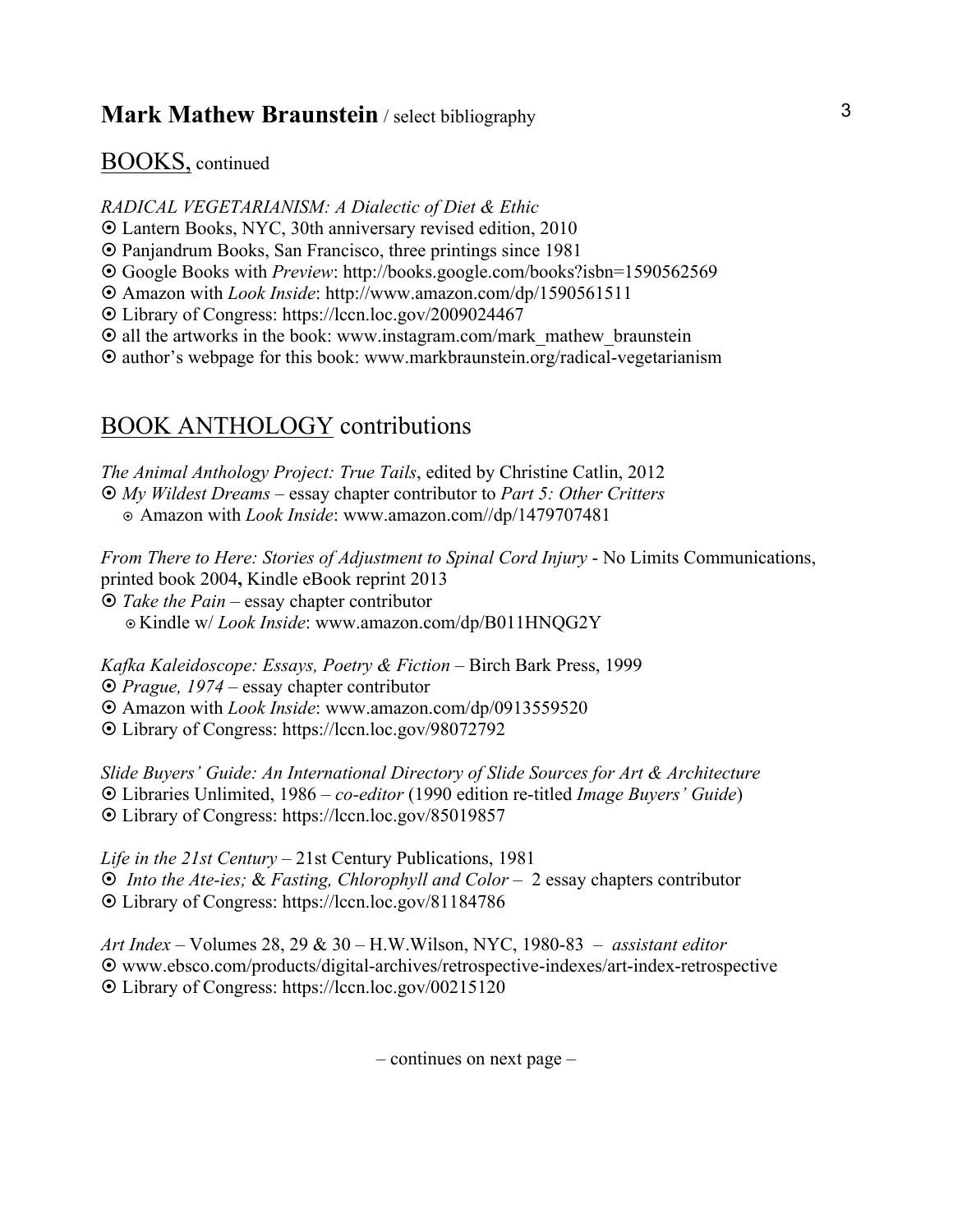### Issue Editor for PERIODICALS

*The Trumpeter:* Journal of Eco-Philosophy – Fall 1990, Volume 7, Number 4

¤ Twelve article anthology of *Wild Life & Human Life* – guest editor

¤ web reprint: http://trumpeter.athabascau.ca/index.php/trumpet/issue/view/51

*Inside Information –* semi-annual newsletter of the Connecticut College Library  $\odot$  co-editor 2004 to 2008, contributor 2004-13

¤ full downloads at: http://digitalcommons.conncoll.edu/isnews/

#### MAGAZINE ARTICLES *listed in reverse chronological order*

#### **Spirit of Change Magazine**: Holistic New England

- ¤ *When Good Vegans Make Bad Neighbors* pages 22-24, Fall 2020, Vol 33, No.143 ¤ web reprint at: www.spiritofchange.org/when-good-vegans-make-bad-neighbors ¤ reprinted in *Neighbors*, October 2020
- ¤ *Breathe Easy:* The Number-One Health Tip for Cannabis Smokers is Also the Easiest page 30, Spring 2020, Vol 33, No.142
	- ¤ web reprint at: www.spiritofchange.org/Spring-2020/Breathe-Easy/
	- ¤ reprinted in *Neighbors*, April 2019
- ¤ *A Walk in the Woulds* pages 44-46, Fall 2018, Vol 32, No.139 ¤ web reprint at: http://www.spiritofchange.org/Fall-2018/A-Walk-In-The-Woulds/ ¤ reprinted in *Neighbors*, November 2018
- ¤ *Distracted Eating* pages 26-28, Fall 2017, Vol 31, No.137 ¤ web reprint at: http://www.spiritofchange.org/Fall-2017/Distracted-Eating/
- ¤ *Hungry in New England* pages 26-27, Spring 2017, Vol 30, No.136 ¤ web reprint at: http://www.spiritofchange.org/Spring-2017/Hungry-In-New-England/
- ¤ *First Aid for Cannabis Smokers:* 10 ways to reduce the health risks of smoking marijuana pages 22-27, Spring 2016, Vol 29, No. 134

¤ web reprint at: www.spiritofchange.org/Spring-2016/First-Aid-for-Cannabis-Smokers

- ¤ *Walking in the March of Time* pages 32-34, Spring 2015, Vol 28, No. 131
- ¤ web reprint at: http://www.spiritofchange.org/Issue-Archive/

**Healing Our World**: The Magazine of Hippocrates Health Institute, entire issue downloads at: http://hippocratesinst.org/magazine-enews

¤ *Meat: The Anti-Longevity Diet* – 3 pages, Winter 2015-16, Vol 36, Issue 1

¤ *Growing Older Slower by Rolling in the Clover: Phytonutrients as Keys to Longevity* – 4 pages, Fall 2015, Vol 35, Issue 4, with photo-collage by the author

- ¤ *Birth Control or Birth Out-of-Control* 4 pages, Fall 2014, Vol 34, Issue 4
- ¤ *The Raw Truth* 1 page, Fall 2013, Vol 33, Issue 4
- ¤ *Sunlight and Sustenance* 3 pages, Spring 2013, Vol 33, Issue 2, with photo by author
- ¤ *Survival of the Fittest Fossils* 2 pages, Fall 2012, Vol 32, Issue 4, with photo by author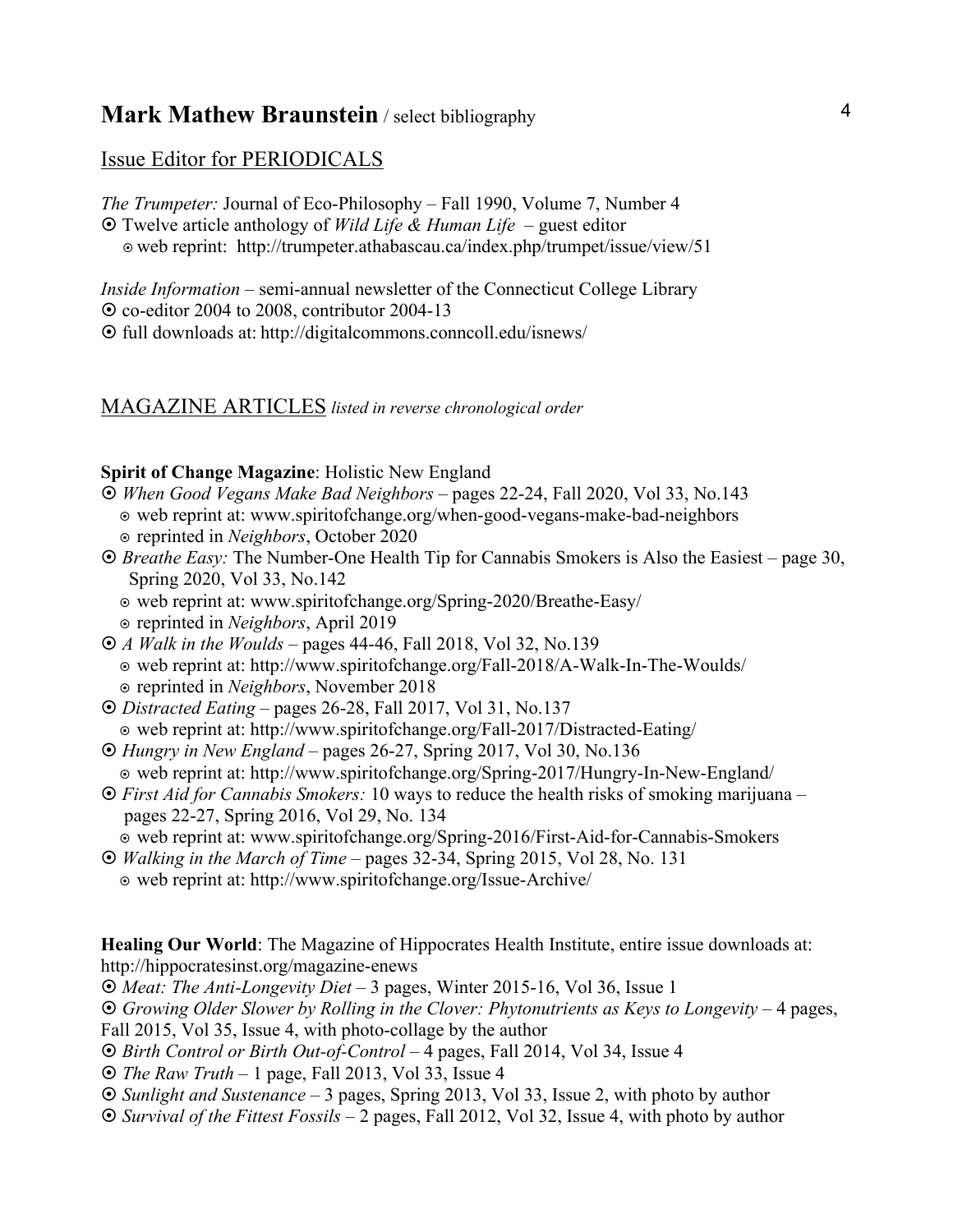#### MAGAZINE ARTICLES, continued

¤ *Fish: the Other Fright Meat* – 3 pages, Summer 2012, Volume 32, Issue 3 ¤ *My Wildest Dreams* – 8 pages, Winter 2012, Vol 32, Issue 1, with 8 photos by the author ¤ *Walking toward Fitness: For Folks of All Ages and from All Walks of Life* – 2 pages, Fall 2011, Volume 31, Issue 3

¤ *How to Grow Microgreens* – 4 pages, Fall 2010, Volume 30, Issue 4, also my 3 photos

**New Mobility** – the best of (way too) many crip magazines

- ¤ *Artists & Writers Wanted – Arts Camp for Crips* February 2018, with photo by author ¤ edited web reprint at: www.newmobility.com/2018/02/disabled-artists-writers-wanted
- ¤ *Medical Marijuana 2.0 – Stirring the Pot* (cover story!) in July 2016, 2 photos by author ¤ much edited web reprint at: www.newmobility.com/2016/07/medical-marijuana-refined

¤ *A Moving Experience* – in January 2014, with 3 photos by the author ¤ web reprint at: http://www.newmobility.com/2014/01/moving-experience/

- ¤ *Life Inside a Vacuum (Cleaner)*  in December 2012, with photo by the author ¤ web reprint at: http://www.newmobility.com/2012/12/life-inside-a-vacuum-cleaner/
- ¤ *My Year of the Deer* chronicle of a family of deer, in Oct 2011, 4 photos by the author
- ¤ *Sex & the Single Male Cripple* in Valentine's issue, February 2009
- ¤ *The Love Buggy*  satire about a sex toy in Valentine's issue February 2008
- 
- ¤ *Can Bee Venom Cure? and other Moral Tales of Nutritional Remedies* in Nov 2007

**Neighbors:** The Inhabitants and Environment of Connecticut and Beyond, entire issue downloads at: https://neighbors.pageflip.site/publications/NeighborsPaper & click: *Archives*

¤ *It's High Time to Grow Your Own Cannabis* – December 2021

- ¤ *Medical Marijuana in Connecticut Has Problems*  March 2021
- ¤ *An Avian Paradise in an Eastern Connecticut Backyard* (book review) November 2020
- ¤ *Where Sexpots Hit the Jackpots*  September 2018, photo by the author
- ¤ *The Grisly Death of the Baby Girl from Griswold*  Part TWO August 2018
- ¤ *The Grisly Death of the Baby Girl from Griswold*  Part ONE July 2018
- ¤ *Beauty and the Beasts*  Part TWO June 2018, photo by the author
- ¤ *Beauty and the Beasts*  Part ONE May 2018, photo by the author
- ¤ *Woman Who Runs with the Werewolves*  Part TWO April 2018, with photo by author
- ¤ *Woman Who Runs with the Werewolves* Part ONE March 2018, photo by the author
- ¤ *Wild & Antic Willimantic: The Riddle of the Syringe* Part TWO October 2017
- ¤ *Wild & Antic Willimantic: The Riddle of the Syringe* Part ONE September 2017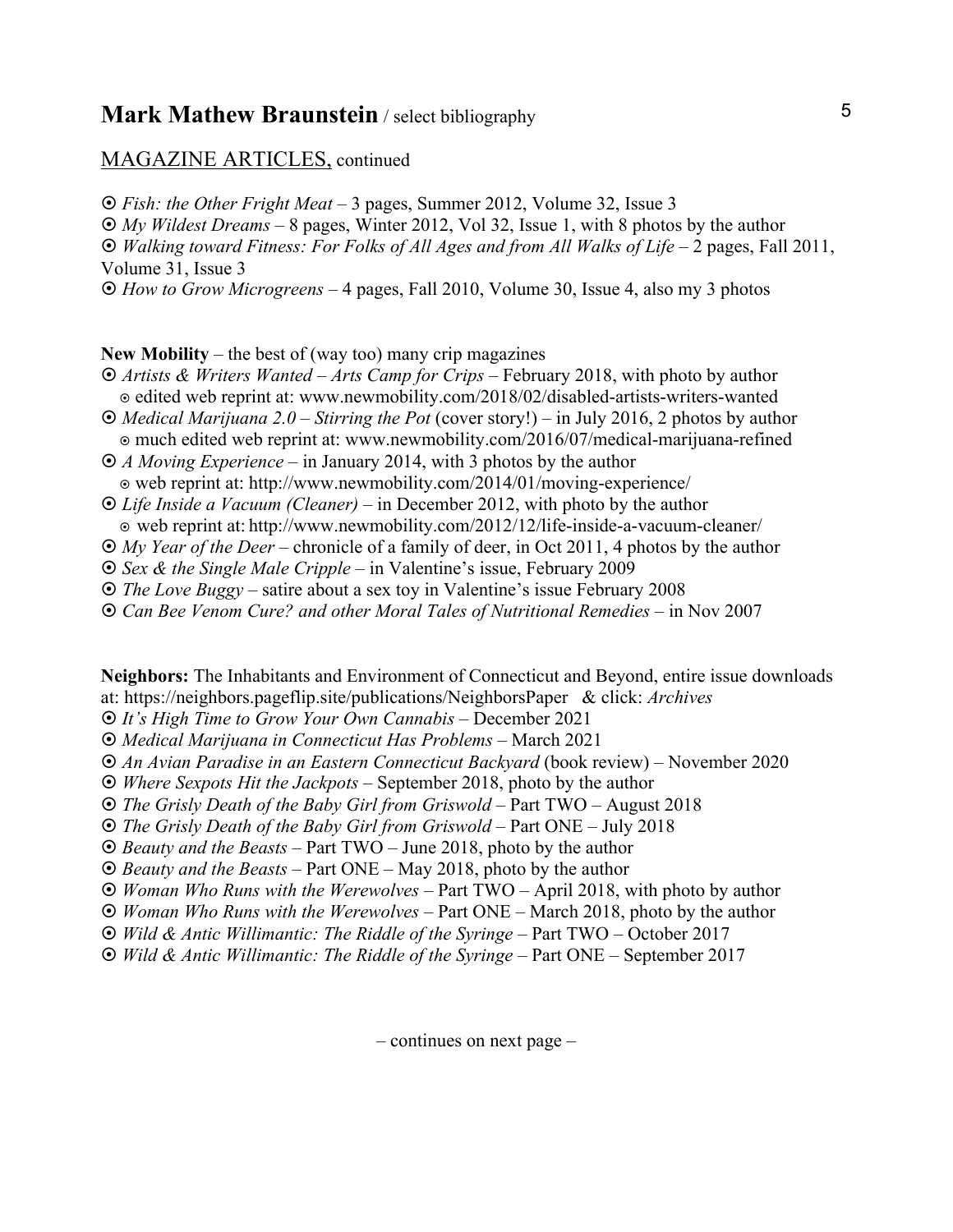#### MAGAZINE ARTICLES, continued

**Vegetarian Voice:** Perspectives on Healthy & Compassionate Living ¤ *Tribute to Rynn Berry, Jr. (1945-2014)* – 2 pages, Spring 2014  $\odot$  *Microgreens: How to Grow Tender and Flavorful Leafy Vegetables at Home* – cover story & 4 pages, Winter 2011, includes cover and all photos by the author ¤ *Sprouts* feature article – 4 pages, Spring 1990, includes photos by the author ¤ *What is the Vegetarian Movement?* – 1 page, Summer 1987 ¤ *Milk: Utter Truth & Utter Nonsense* – 2 pages, Summer 1985

**Treating Yourself**: The Alternative Medicine Journal. An international medicinal marijuana magazine with many scholarly and scientific articles. Alas, *TY* folded in 2013. Full issues can still be downloaded at: https://treatingyourself.com/back-issues/ ¤ *Connecticut Has Legalized Marijuana as Medicine* – 3 pages, Issue 36, Fall 2012 ¤ *Cannabis Therapeutics: A Report on the 2010 Conference* – 4 pages, Issue 23, Summer 2010, includes also many photos and captions by the author ¤ *A Walk on the Wild Side: Paraplegia & Marijuana* – 4 pages, Issue 16, Spring 2009 ¤ *Getting High and Staying Healthy* – 8 pages, issue 13, Fall 2008

**Animal Issues**: The Magazine of the Animal Protection Institute (now merged with Born Free) ¤ *Roadkill: Driving Animals to their Graves* – cover story, Fall 1998, with photos by author ¤ web reprint: http://www.culturechange.org/issue8/roadkill.htm

#### **Natural Health** (formerly called **East West**)

¤ *Symphony of Sprouts* in March 1984, includes photos by author

¤ Book review: *Breatharianism* in March 1985

¤ *How Our Food Choices Affect Wild Animals* – feature article in Feb 1990

#### **Vegetarian Times**

¤ *Letter from Dachau* in Sept-Oct 1979

¤ *The Future of Vegetarianism* in Jan-Feb 1980

¤ *On Being Radically Vegetarian* in March 1980

¤ *Vegetarianism in Art* cover story in Sept 1980; reprinted on *Google Books*

¤ Book reviews: *Total Vegetarianism* and *Ahimsa* in March 1982

¤ Book review: *Judaism and Vegetarianism* in June 1983; reprinted on *Google Books*

¤ *Discover the Sprouting Life* feature article in Aug 1983, includes photos by author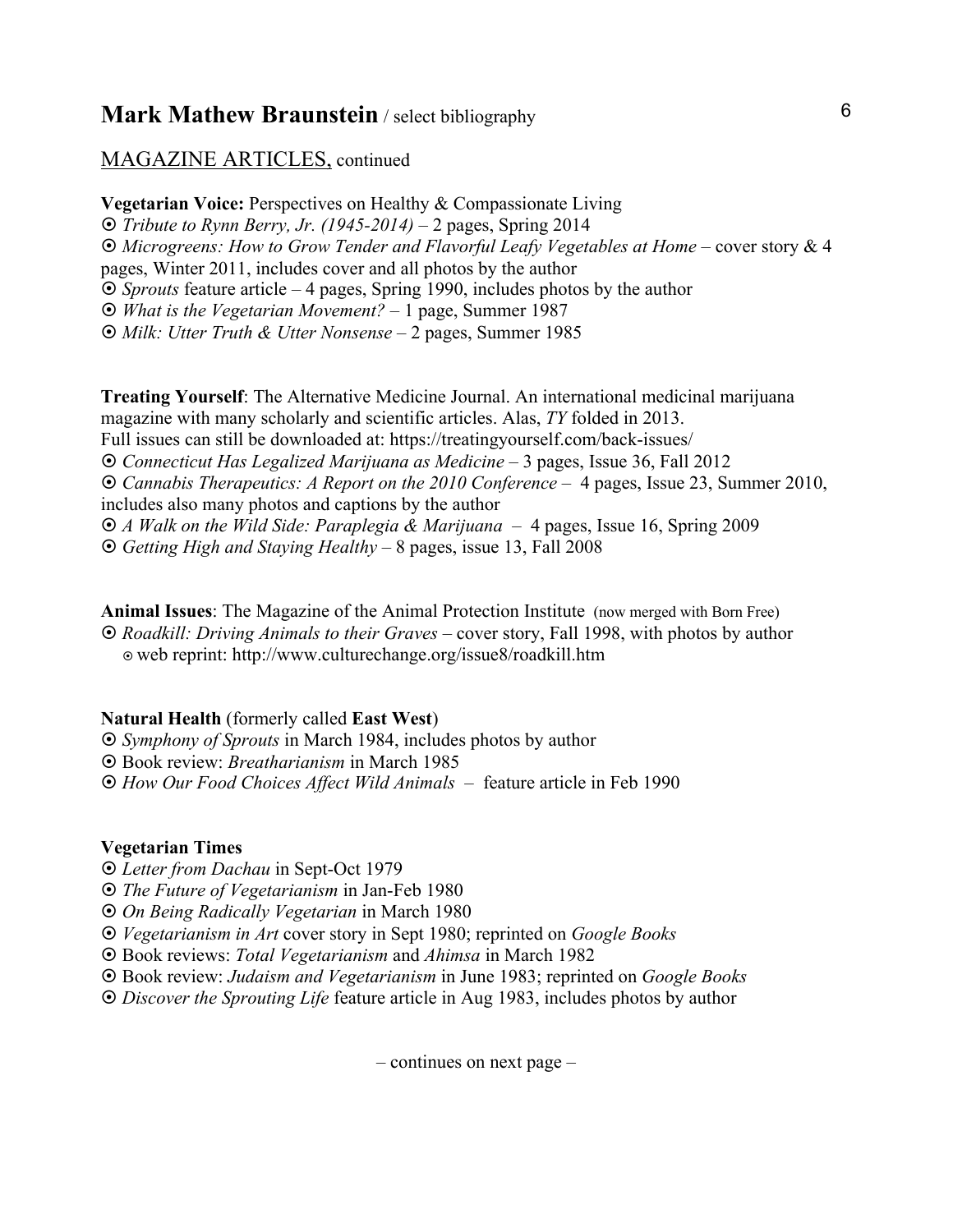#### MAGAZINE ARTICLES, continued

**Animals' Agenda:** International Magazine of Animal Rights & Ecology ¤ Book review: "The Criminal Prosecution of Animals" in Dec 1988 ¤ Poetry book review: "On Speaking Terms with Earth" in Jan 1989 ¤ Poetry book review: "Recipes for Flesh" in Jan 1990 ¤ Book review: "Famous Vegetarians" in April 1991

**Backpacker:** The Magazine of Wilderness Experience ¤ "Walking on Water" feature article about fasting while hiking, in May 1988

**The Trumpeter:** Journal of Eco-Philosophy

- ¤ Poem: "White Mountain, White Light" in Summer 1990
- ¤ web reprint: http://trumpeter.athabascau.ca/index.php/trumpet/article/view/481/805
- ¤ "The Beast in the Belly" in Fall 1990 ¤ reprinted in **Berkeley Ecology Center News** March 1991 ¤ web reprint: http://trumpeter.athabascau.ca/index.php/trumpet/article/view/470/783

**Between the Species:** A Journal for the Study of Philosophy and Animals

- ¤ "On Becoming Vegetarian" in Fall 1985
	- ¤ reprinted in **Vegetarian Voice** & elsewhere
	- ¤ web reprint: http://digitalcommons.calpoly.edu/bts/vol1/iss4/11
		- & https://doi.org/10.15368/bts.1985v1n4.9

#### **Auto-Free Times:** Revolutionary Ecology & Economics

- ¤ "Driving Animals to their Graves" (Roadkill) in Spring 1996 includes photos by author
	- ¤ reprinted in **Satya** in June 1996 & in **Whole Life Times** in April 1998
	- ¤ web reprint: http://www.culturechange.org/issue8/roadkill.htm

#### **Country Connections:** Plain Talk for Interesting Times

- ¤ "Slowing to Fast: On Fasting" in Aug 1995
- ¤ "Why and How to Wean from Cow" in Sept 1995
- ¤ "Confessions of a Hunt Saboteur: A Real Sab Story" in Nov 1995 ¤ web reprint: https://abolishsporthunting.org/journals/confessions-of-a-hunt-saboteur-a-real-sab-story/

#### **Health Science:** Living in Harmony with Nature

¤ "How to Select Fruit" & "Banana" in March 1986

¤ "Avocado" in May 1986

- ¤ "Magnificent Mango" in July 1986
- ¤ "Perfect Persimmon" in Sept 1986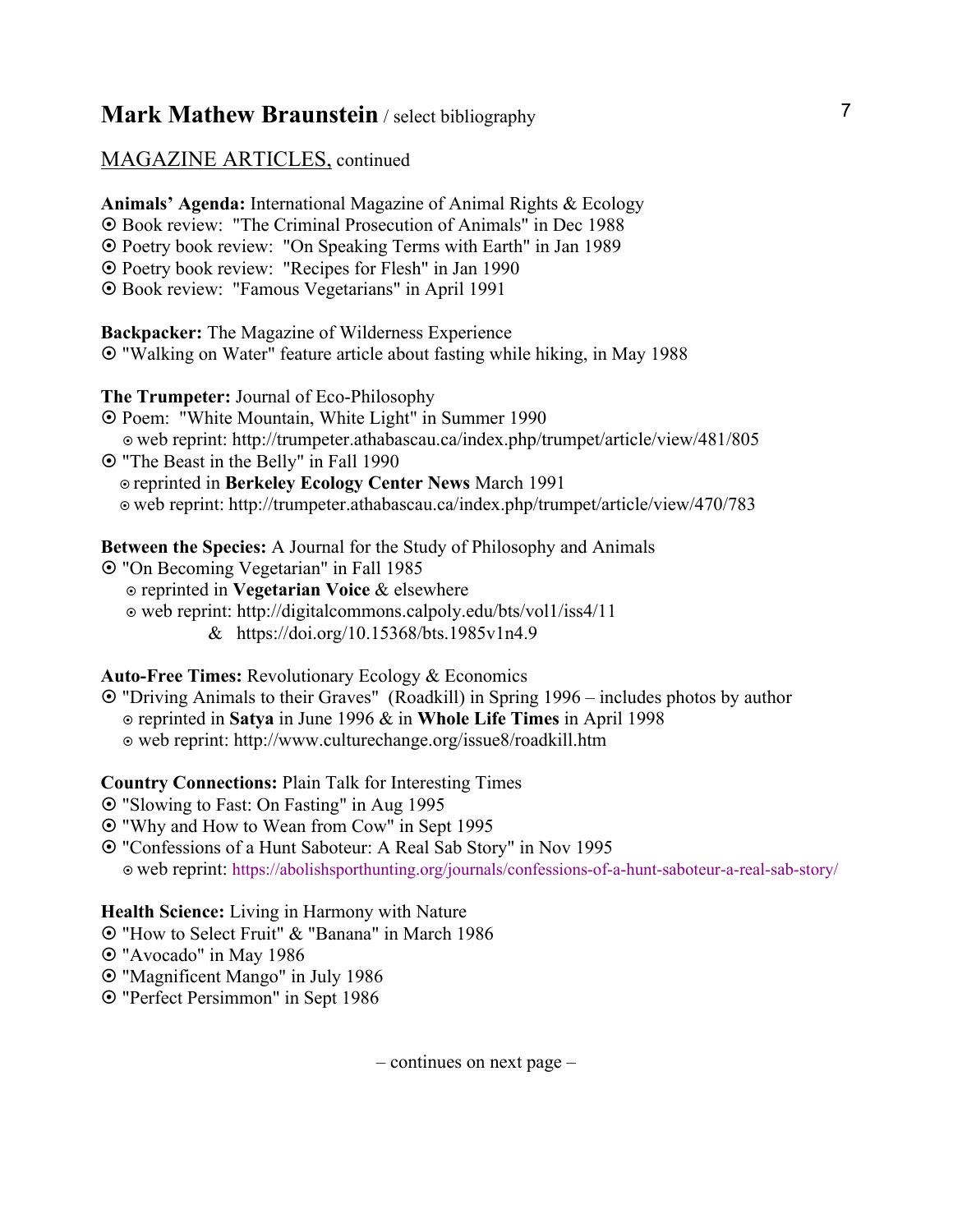### MAGAZINE ARTICLES continued

**The Mystic Muse:** Tales for the New Age

¤ "Famine throughout the Land: Six Palatal Parables" in Spring 1987 ¤ "Being and Nothing" in Fall 1987

**Lomakatsi:** Life in Balance ¤ "The Raw Facts" in Spring 1988 ¤ "Avant-Gardening (for Wildlife)" in Spring 1989, includes photo by author

#### **SproutLetter**

¤ "A Sproutarian Seminarium" in Summer 1984; "Superlatively Radical" in Summer 1989; ¤ "A Mung among Us" in Fall 1989; "Pioneers along the Sprout Route" in Winter 1990

#### **21st Century Journal**

¤ Book reviews: "Confessions of a Medical Heretic" & "Megasynthesis" in Jan 1983 ¤ "Three Vege-Tales of Karmic Debt" & "Utter Truth & Udder Nonsense" in March 1984 ¤ Book reviews: "The End of the World" & "The Eighth Night of Creation" May 1984

#### **Theosophy**

¤ "Rembrandt's Self-Portraits" in Nov 1982

**Agada:** Judaic Literary Journal

¤ "The City of Kafka" in Winter 1983, reprinted in *Kafka Kaleidoscope* book anthology ¤ http://www.amazon.com/dp/0913559520

**Iris:** Notes in the History of Art

¤ "Rembrandt's Cologne Self-Portrait" in Dec 1983

#### **Visual Resources Association Bulletin**

¤ "Eulogy to a Slide Library" in Fall 2012, Volume 39, Issue 3 https://online.vraweb.org/index.php/vrab/article/view/113 click *PDF* at upper right

### NEWSPAPER (& Magazine) EDITORIALS

**The Hartford Courant** – New England's 3<sup>rd</sup> largest circulation newspaper

- ¤ *Legal but Out of Reach: Patients, Supplies Face Hurdles* ¤ front page of June 24, 2012 Sunday *Commentary* section  $\circ$  many dozens of web reprints
- ¤ *A Connecticut Paraplegic Tells his Story: Marijuana Works the Best in Easing Pain* ¤ front page of January 12, 1997 Sunday *Commentary* section

¤ reprinted in NORML's national newsletter *Pot Pourri* – April 1997

- ¤ web reprint at: www.rxmarijuana.com/Braunstein.htm
- ¤ web reprint: www.spiritofchange.org/Journal-of-Natural-Healing/Marijuana-and-Paraplegia/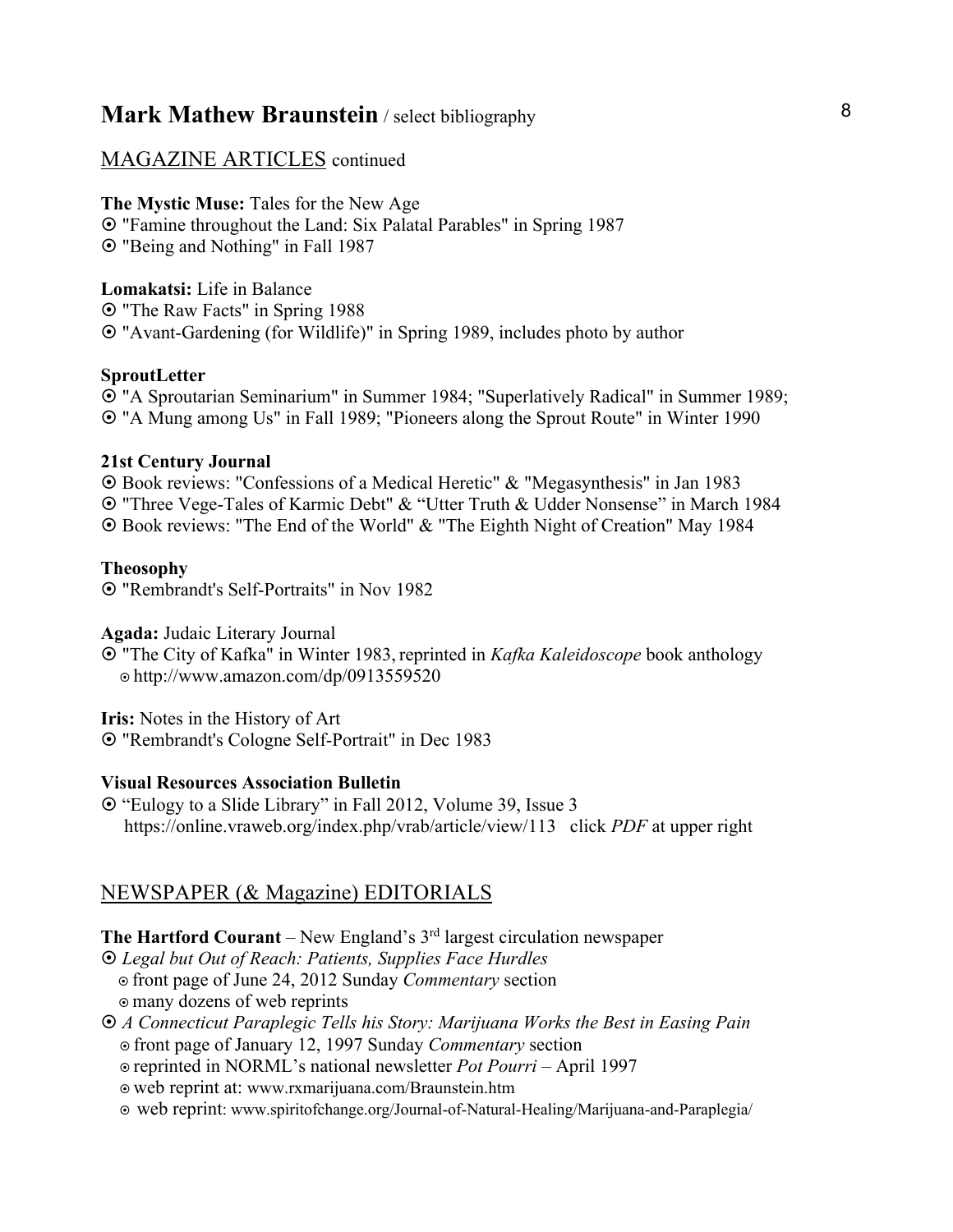### NEWSPAPER EDITORIALS, continued

#### Hearst Media's Six Connecticut Newspapers:

"*Opinion: Medical marijuana in Connecticut has problems; Legalizing adult recreational use can fix them*," online editions published February 5, 2021; print editions published February 7, 2021

- **The Connecticut Post**, Bridgeport (CT's 1st largest city): www.ctpost.com/opinion/article/Opinion-Medical-marijuana-in-Connecticut-has-15927434.php
- **New Haven Register** (CT's 2nd largest city): www.nhregister.com/opinion/article/Opinion-Medical-marijuana-in-Connecticut-has-15927434.php
- **Stamford Advocate** (CT's 4th largest city): www.stamfordadvocate.com/opinion/article/Opinion-Medical-marijuana-in-Connecticut-has-15927434.php
- **Norwalk Hour** (CT's 6th largest city): www.thehour.com/opinion/article/Opinion-Medical-marijuana-in-Connecticut-has-15927434.php
- **News Times**, Danbury (CT's 7th largest city): www.newstimes.com/opinion/article/Opinion-Medical-marijuana-in-Connecticut-has-15927434.php
- **Greenwich Time**: www.greenwichtime.com/opinion/article/Opinion-Medical-marijuana-in-Connecticut-has-15927434.php

*"Opinion: It's High Time to Grow Your Own Cannabis,"* published November 12, 2021, online in all 19 of Hearst's Connecticut daily & weekly newspapers; print edition in 6 of these:

• **The Connecticut Post**:

www.ctpost.com/opinion/article/Opinion-It-s-high-time-to-grow-your-own-16612838.php

• **New Haven Register**:

www.nhregister.com/opinion/article/Opinion-It-s-high-time-to-grow-your-own-16612838.php

- *Middletown Press*
- *Ridgefield Press*
- *(Torrington) Register Citizen*
- *Trumbull Times*
- *Stamford Advocate*
- *(Danbury) NewsTimes*
- *Greenwich Time*
- *Norwalk Hour*
- *Wilton Bulletin*
- *New Milford Spectrum*
- *Fairfield Citizen*
- *Darien Times*
- *New Canaan Advertiser*
- *Westport News*
- *Shelton Herald*
- *Trumbull Times*
- *Milford Mirror*

#### **Connecticut Magazine** –glossy, glitzy, ritzy monthly magazine

*Growing Pains: I'm a longtime medical marijuana user, and now I'm a home-grower*, published January 2022, article online at:

- https://www.connecticutmag.com/the-connecticut-story/i-m-a-longtime-medical-marijuanauser-and-now-i-m-a-home-grower/article\_44e7f584-5de5-11ec-a54b-afe0c78dad91.html
- homepage for that issue online: www.connecticutmag.com/issues/2022/january/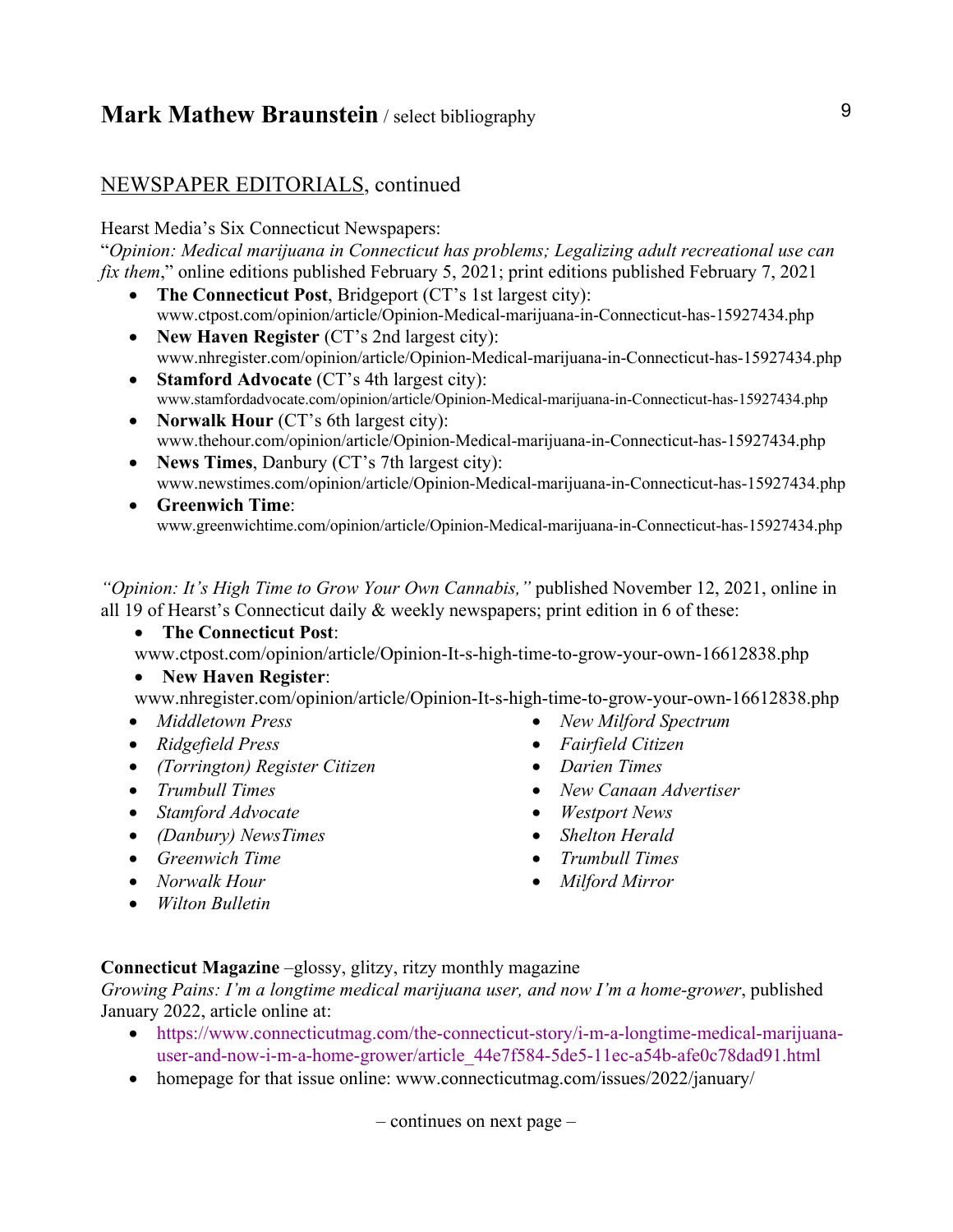### NEWSPAPER EDITORIALS, continued

**The Day** of New London – daily newspaper for Southeast Connecticut ¤ *Lives Won't Go Up in Smoke if Marijuana Used Medicinally* – editorial in May 31, 2007 ¤ www.theday.com/article/20070531/DAYARC/305319895 ¤ web reprint: www.mapinc.org/drugnews/v07/n672/a11.html

*CT Mirror* – daily independent online newspaper

- February 22, 2021, updated and expanded version of my *Hearst Media* editorial, "*Medical marijuana in Connecticut has problems*" https://ctmirror.org/category/ct-viewpoints/medicalmarijuana-in-connecticut-has-problems-legalizing-adult-recreational-use-can-fix-them/
- November 15, 2021, expanded version of my *Hearst Media* editorial, "It's High Time to Grow Your Own Cannabis," includes 3 of my photos, https://ctmirror.org/category/ct-viewpoints/itshigh-time-to-grow-your-own-cannabis/

### BIOGRAPHICAL LISTINGS

¤ *Wikipedia* (for which I had no input) https://en.wikipedia.org/wiki/Mark\_Mathew\_Braunstein

¤ *ResearchGate* www.researchgate.net/profile/Mark\_Braunstein2

 $\odot$  Marquis Who's Who https://marquiswhoswho.com/marquis-whos-who-publications ¤ *Marquis Biographies Online*  ¤ *Who's Who in American Art,* listed in every biannual volume from 1987 to 2018 ¤ *Who's Who in the East,* 1993-94 ¤ *Who's Who in the World,* 1994-95

¤ *Contemporary Authors*

www.cengage.com/search/showresults.do?N=197+4294904566+4294904548 ¤ Volume 113 (1985) ¤ New Revised Series, Volume 50 (1996) ¤ New Revised Series, Volume 105 (2002)